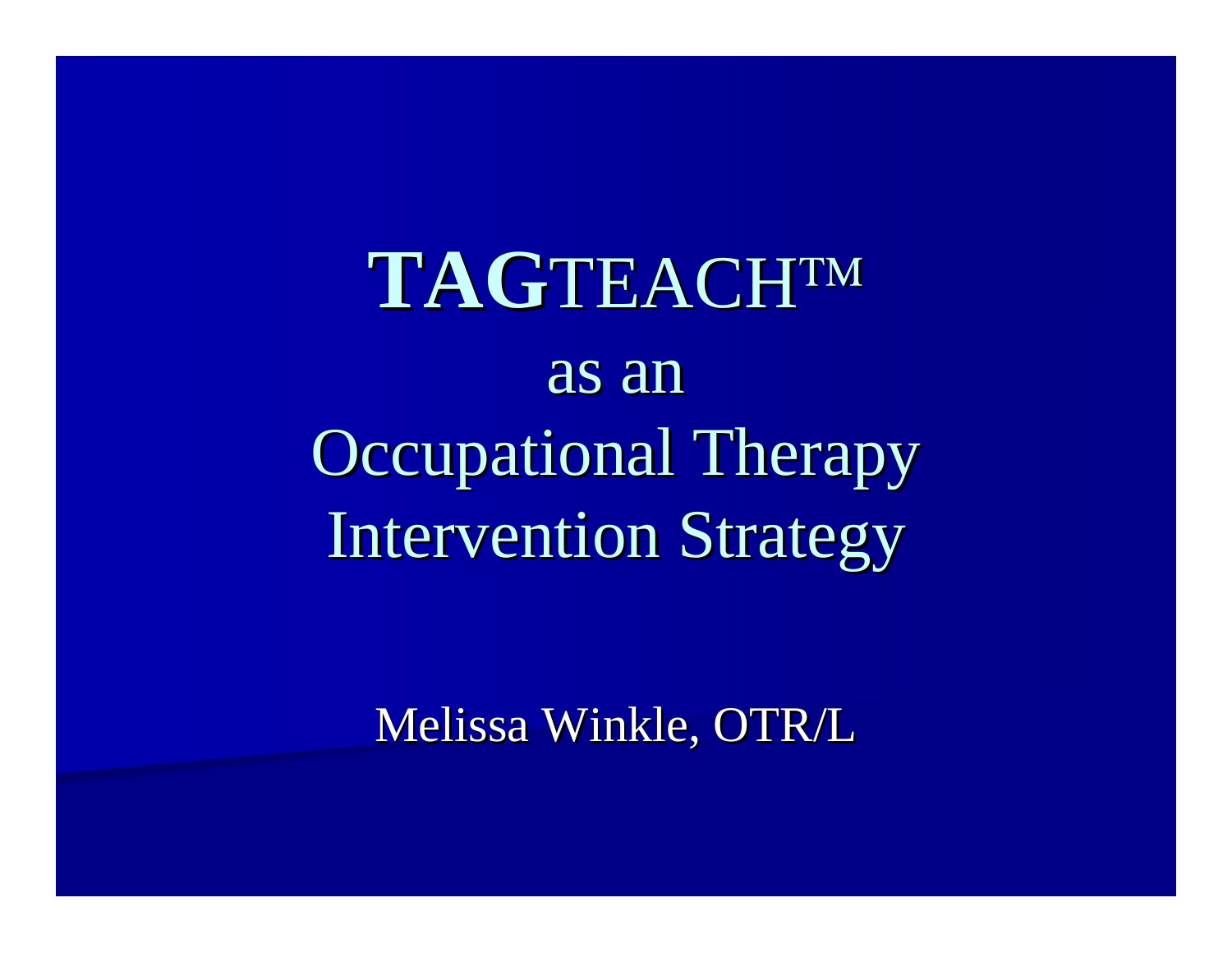Occupational Therapists work for people who have disabilities involving:

- Musculoskeletal
- •• Nervous system
- •• Developmental
- $\bullet$ • Sensory
- $\bullet$ • Cognitive
- Mental
- •• Systemic
- $\bullet$ • Immunologic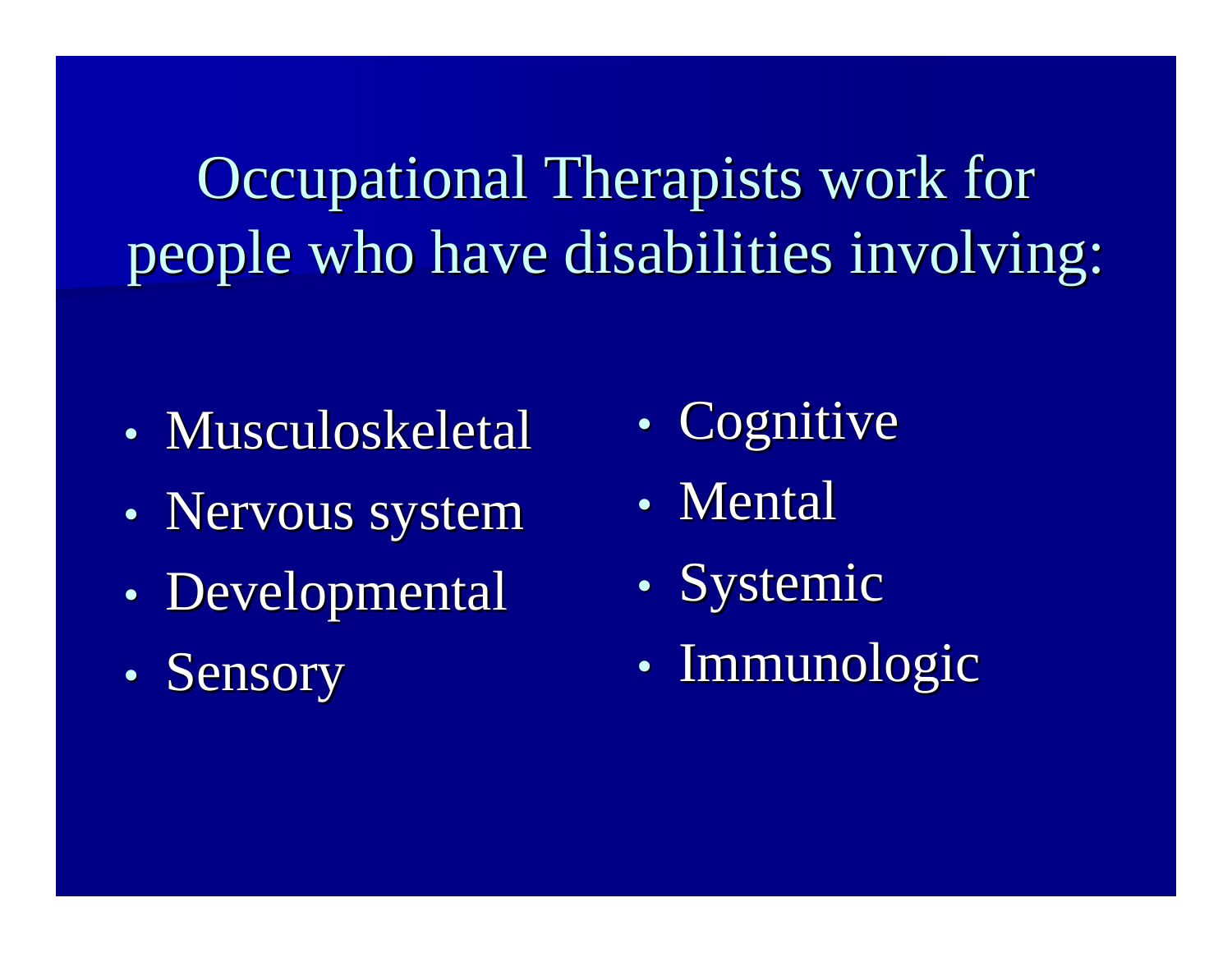# Background Education Background Education

- •• Neurology
- •• Anatomy
- •• Physiology
- •• Kinesiology
- •• Human Development
- $\bullet$ • Psychology
- •• Task analysis  $\&$  Biomechanical analysis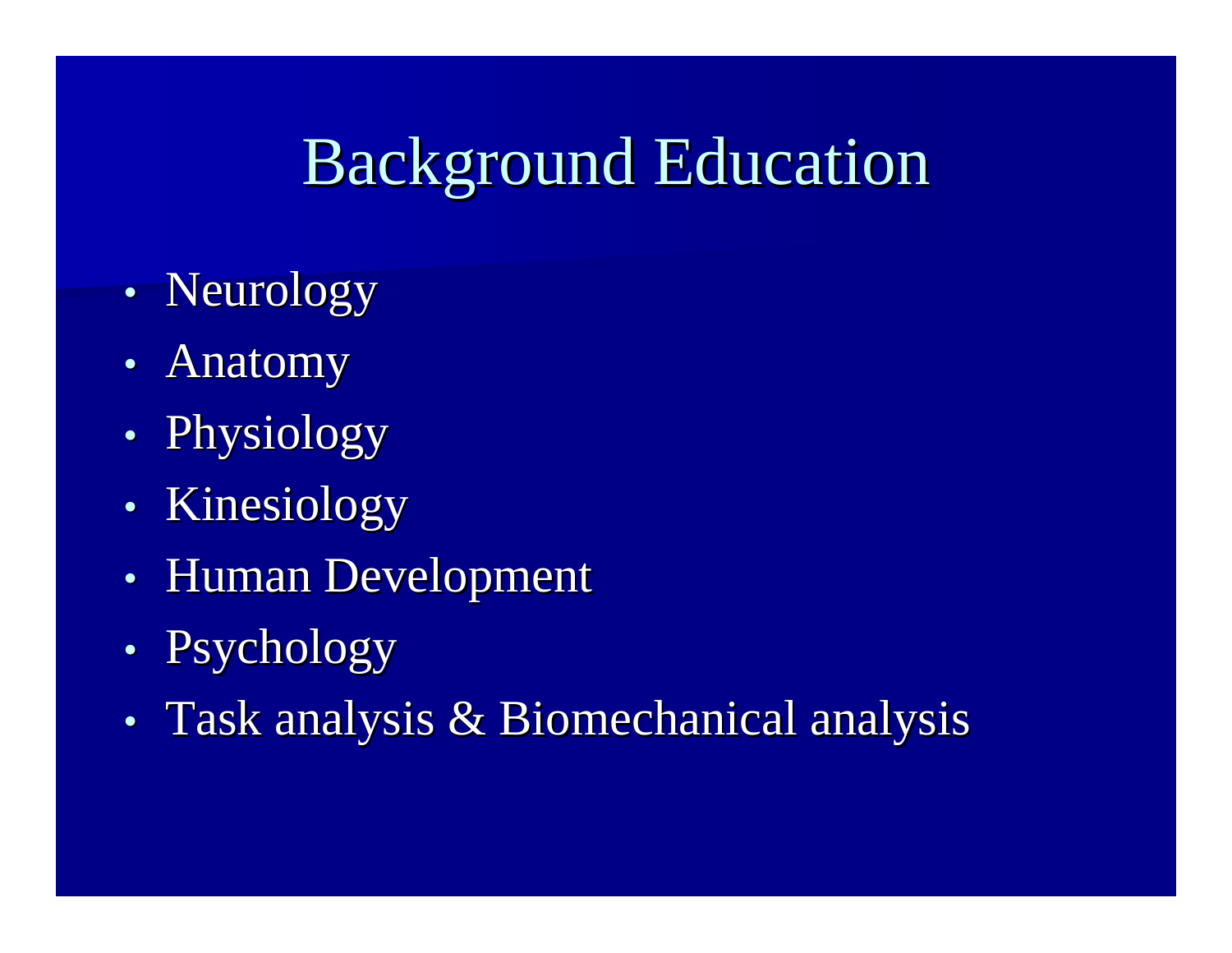# Autism

- •• Neurobiological disorder- changes to more than one region of the brain and changes observed in neurochemistry
- •• Etiology unknown
- •• Marked impaired development in areas of
	- ¾ Social
	- $\triangleright$  Communication
	- $\triangleright$  Behavior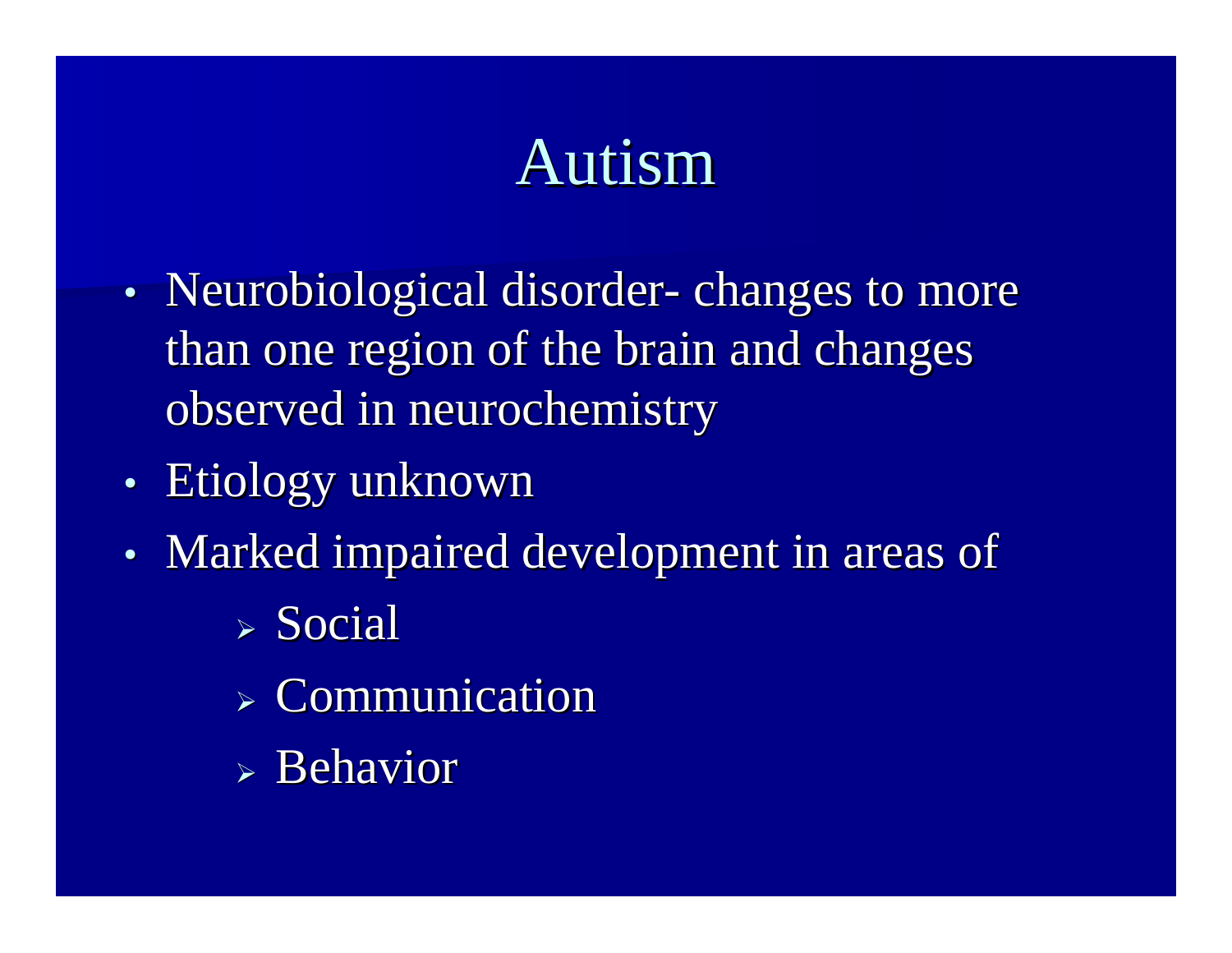# Participant

- •• 12 year old male
- •• Diagnosis of Autism
- SLP  $&$  OT intervention
- •• Integrated after-school program offering occupational therapy intervention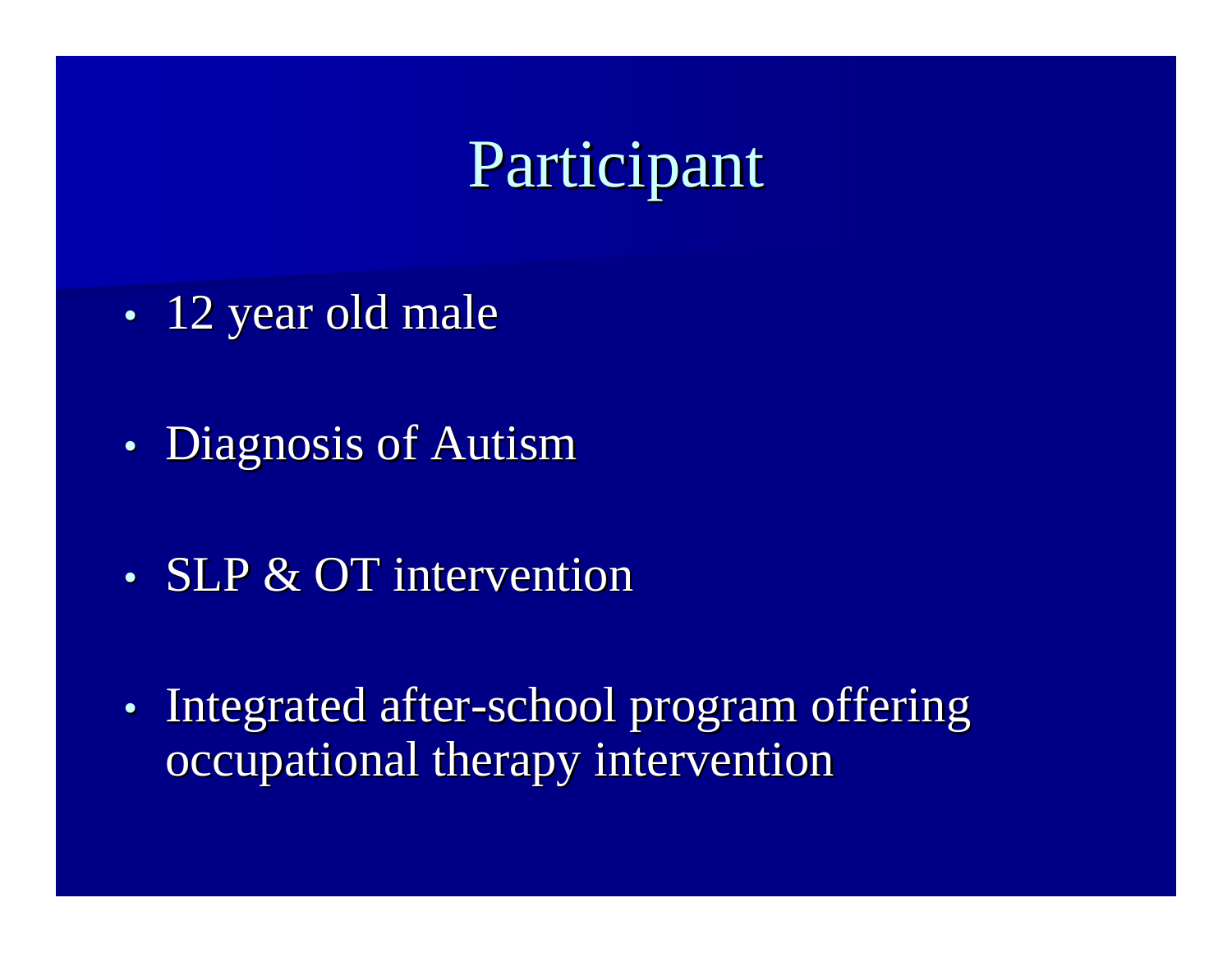# Data Collection

- •• 2 occupational therapists, 1 dog trainer, 1 occupational therapy assistant
- Clinical observation
- •• Documentation
- •Video Taping
- •• Functional measures in a natural setting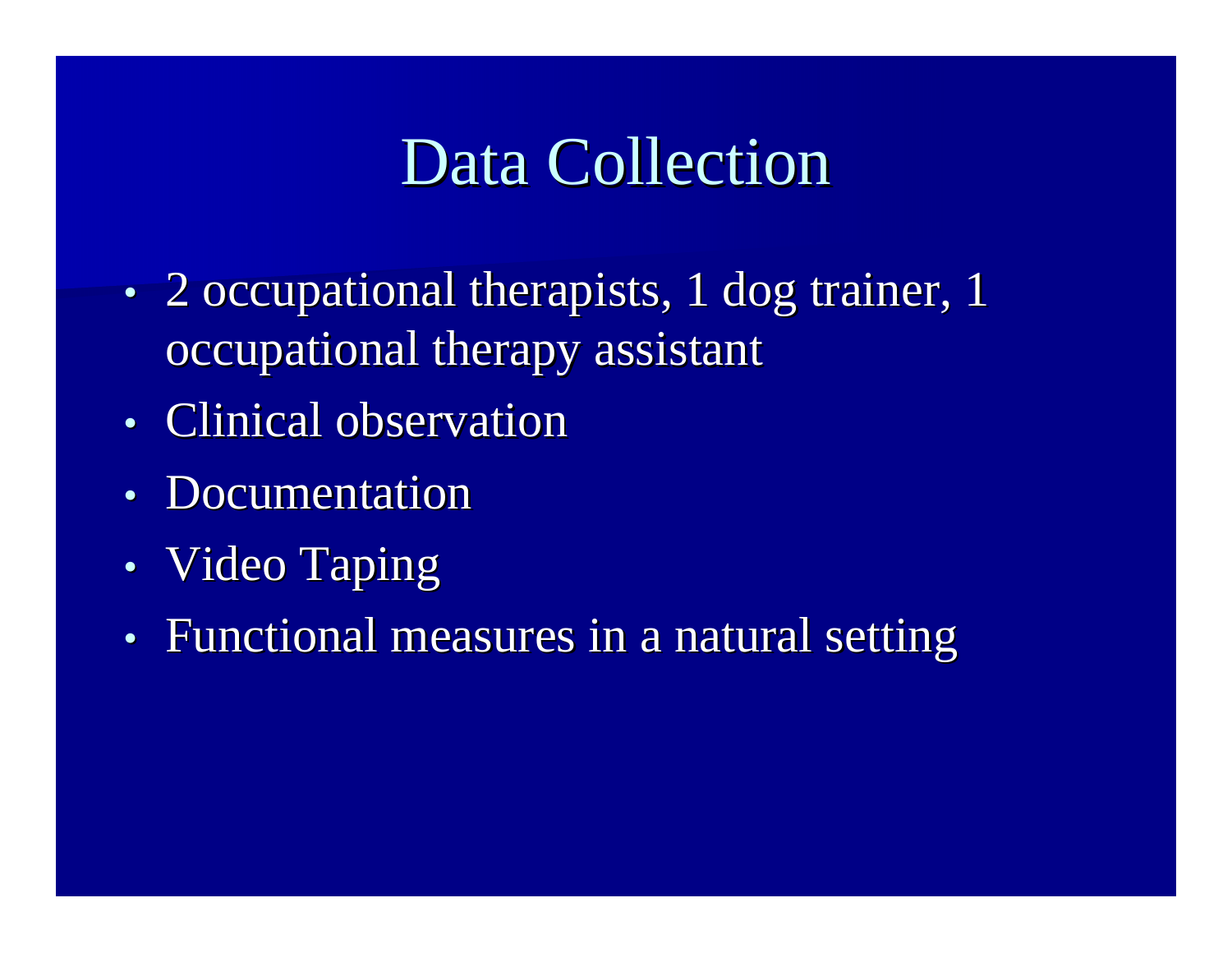#### Procedure

- •• Spring/Summer 2007
- •• 9 weekly sessions, 2 hours per session
- •• Individual and group settings
- •• 2-3 peers receiving intervention
- •• 2-3 main stream after-school participants

Intervention took place in within an assistance dog training group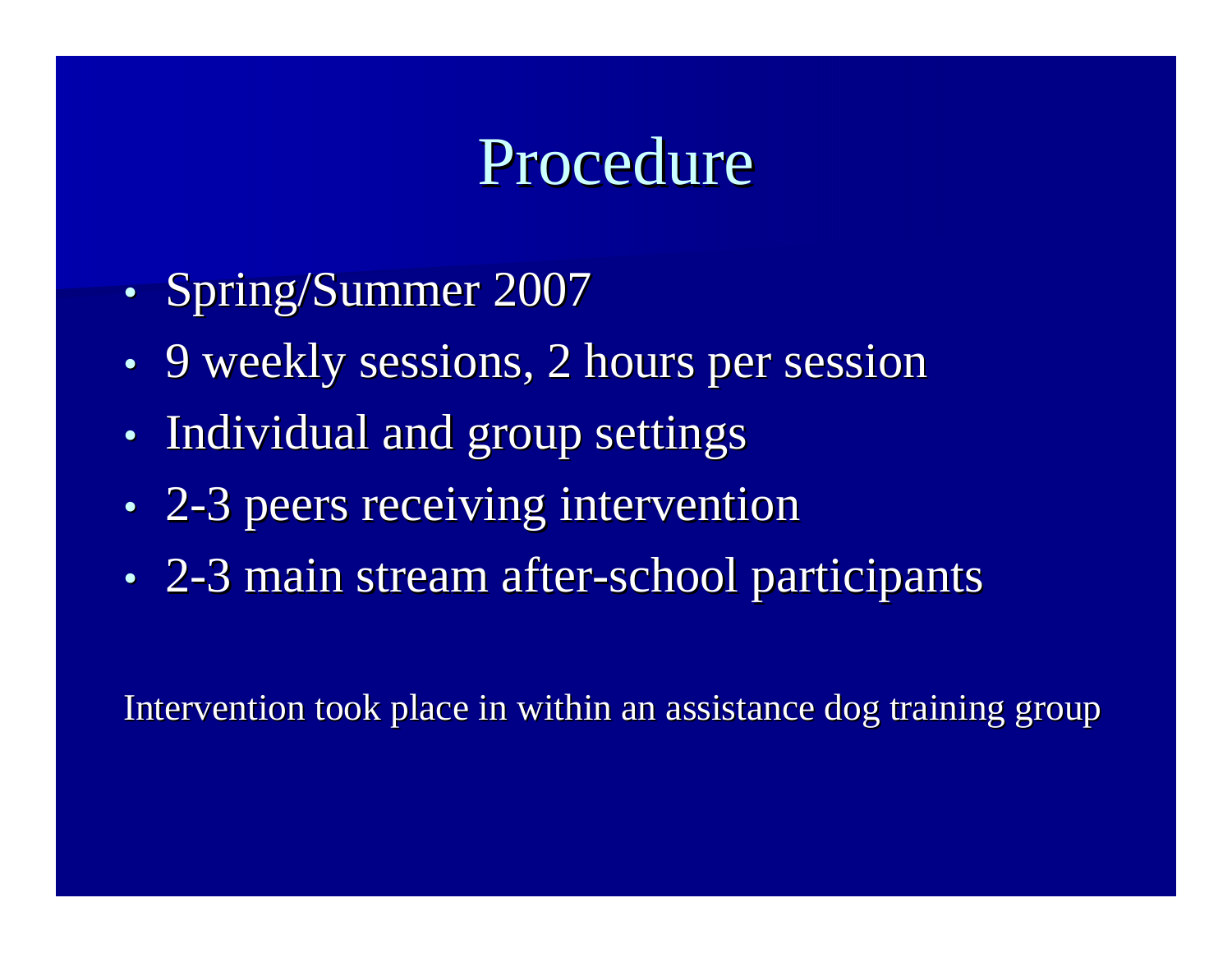## Long Term OT Goals

- •• Ask peer to play a game and ask for his turn 4/5 opportunities 4/5 opportunities
- •• Increase trunk strength
- Use 2-3 word phrases to make desires known
- •• Demonstrate motor planning (ideation, initiation, execution and termination) of an activity he was interested in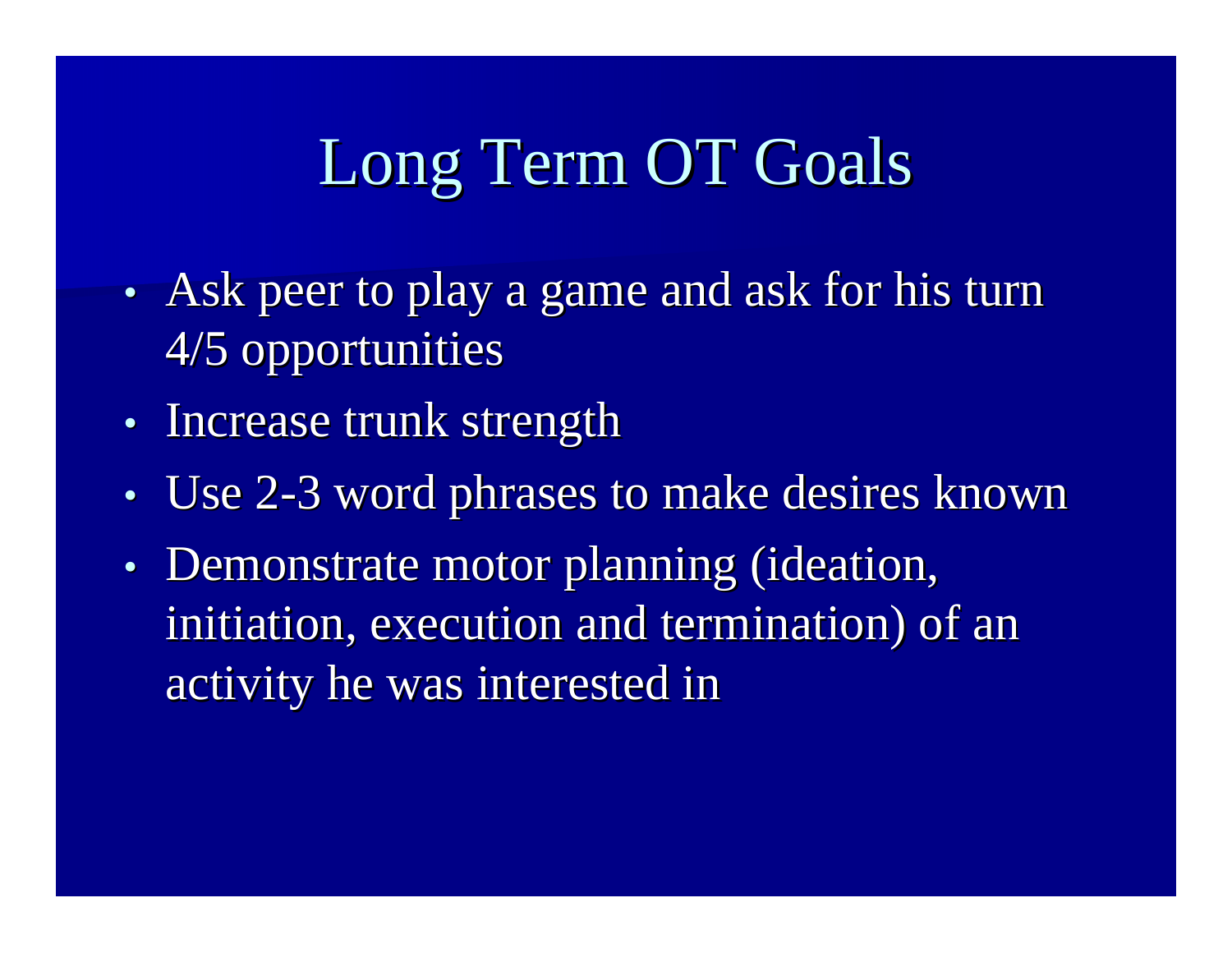#### BID – Break it Down!

Task analysis of ONE goal: Ask a peer to play  $\&$  ask for turn 4/5 times

- Approach a person
- Get attention with shoulder tap
- Make eye contact
- $\bullet\,$  Wave of say "hi"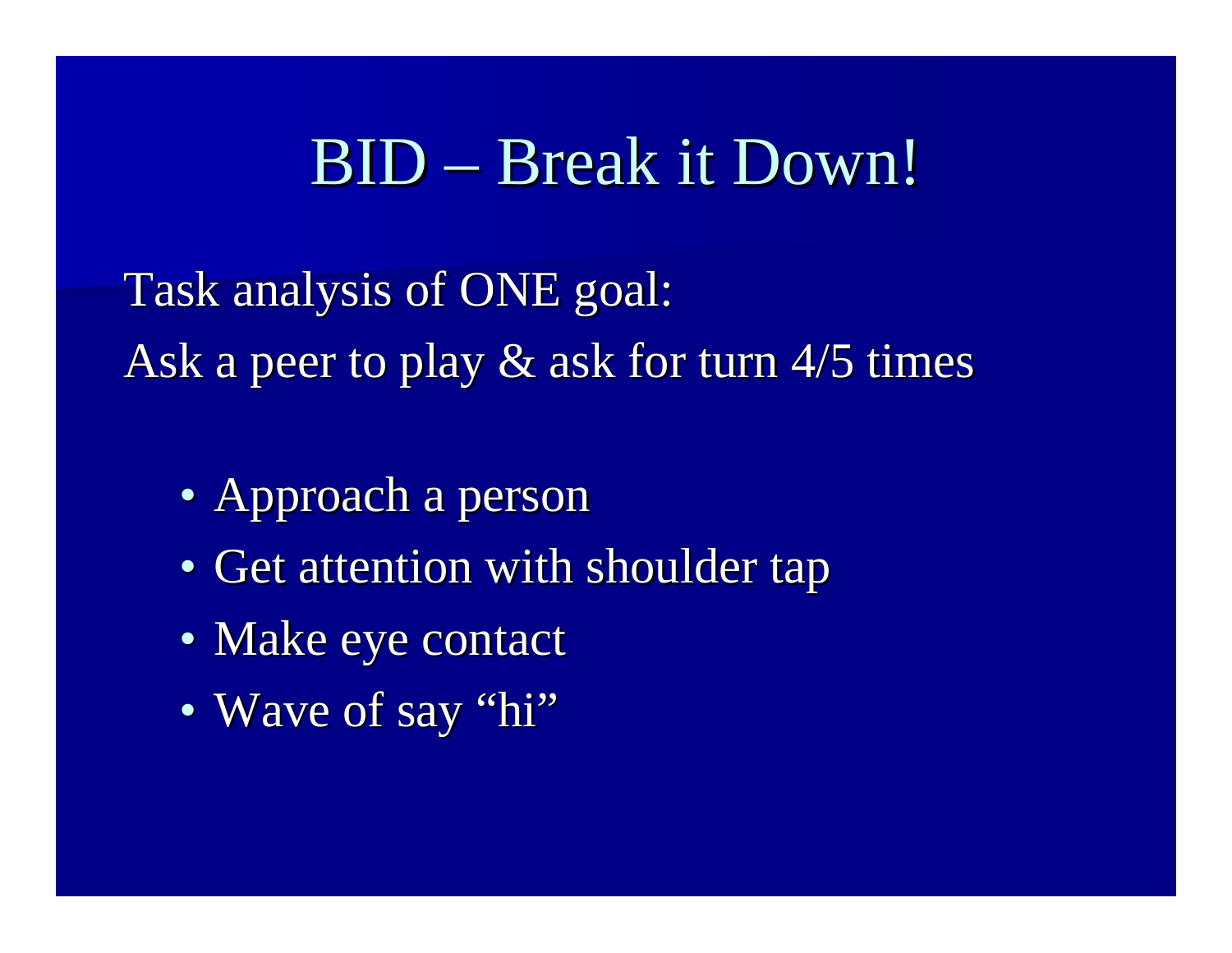# Set up for Success & Expectations

• Points of success identified RL could already do with 90% accuracy to increase self-confidence

• RAP

Responses, actions or positions planned Responses, actions or positions planned accordingly accordingly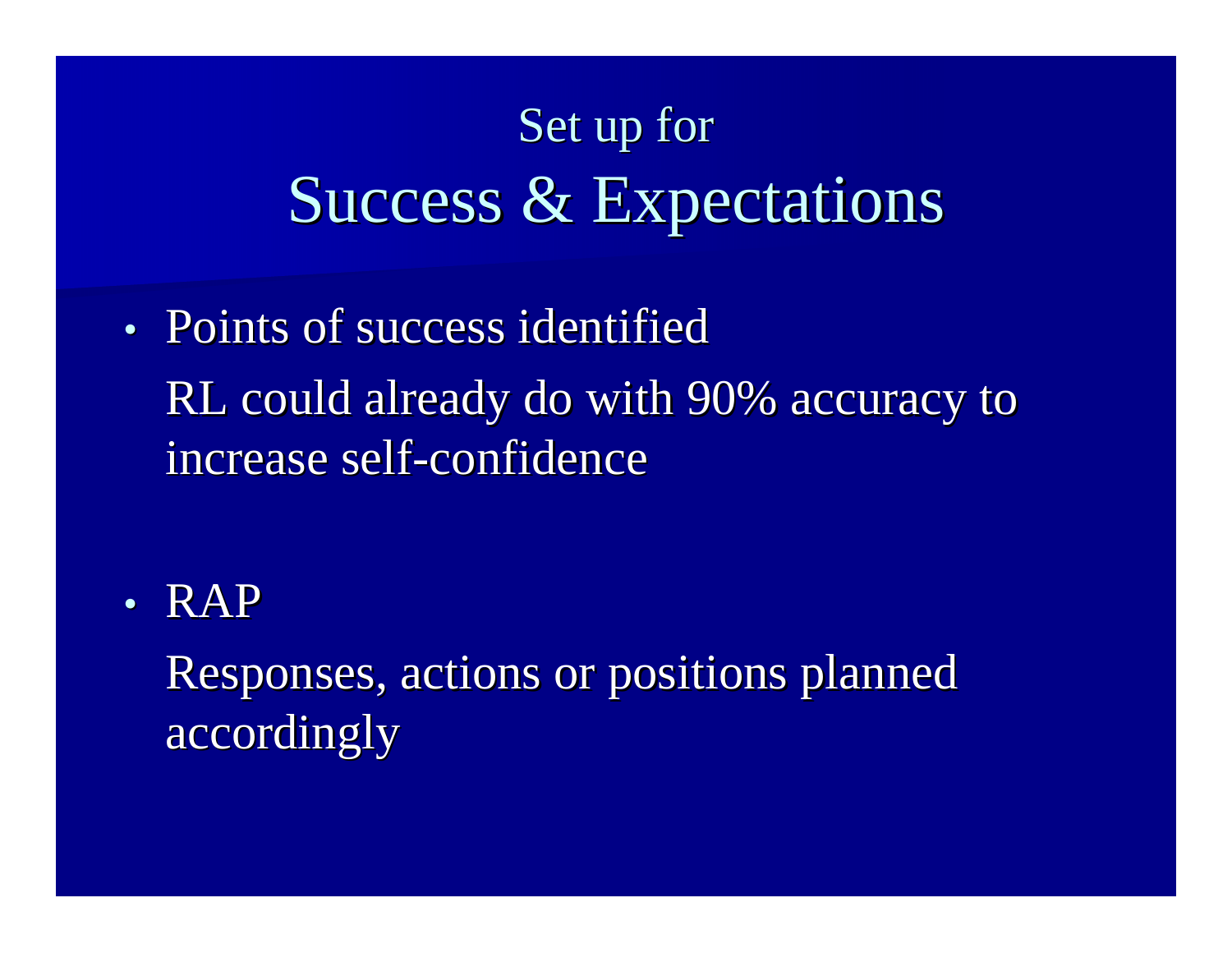# **Tiered Reinforcers**

#### Tagulator available- Trade tags for dog treats

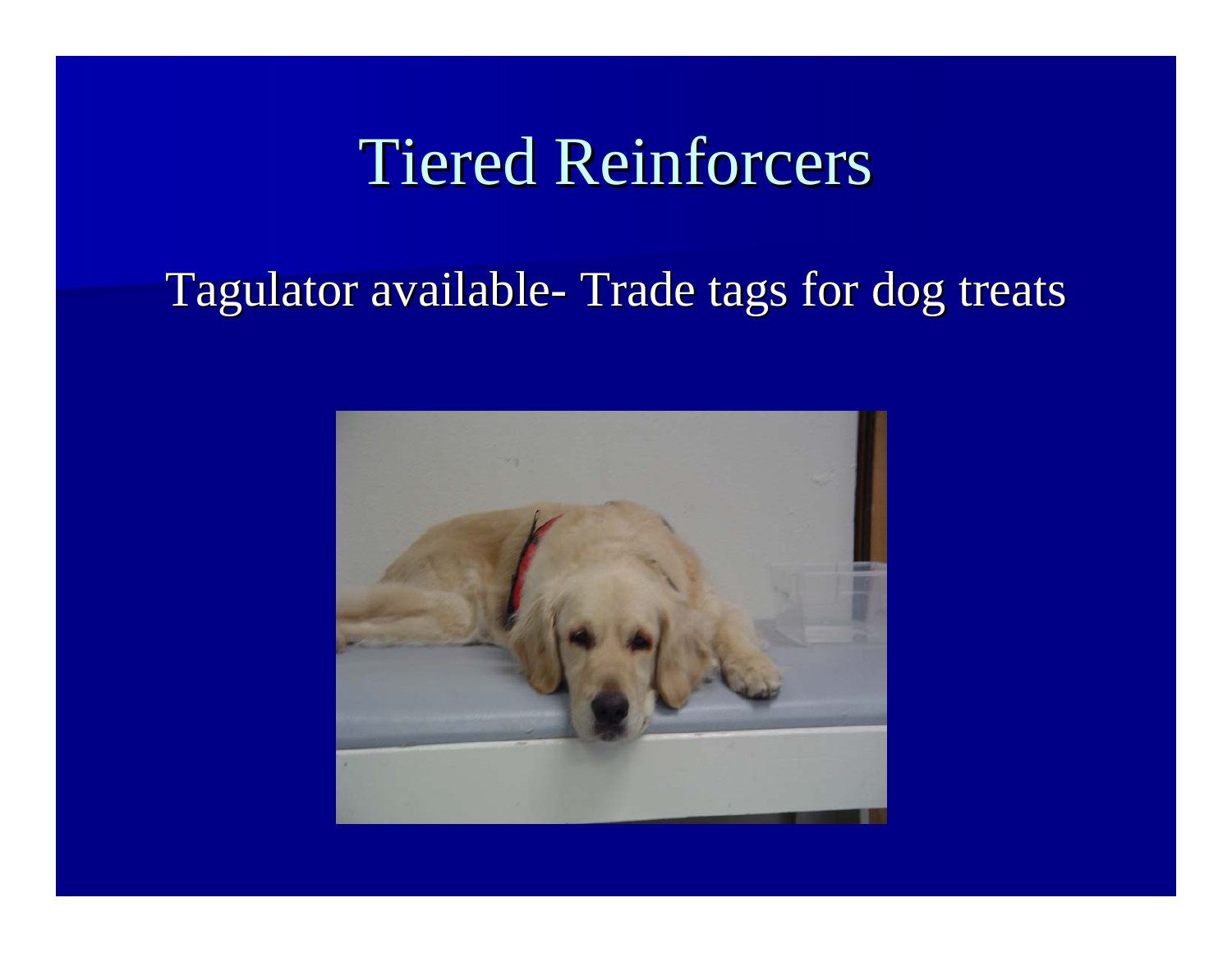## Individual BID Procedure

- •• Determine starting point of success
- Lesson
- Directions
- •• TAG point.....repetition of success
- Measurable outcomes
- Debrief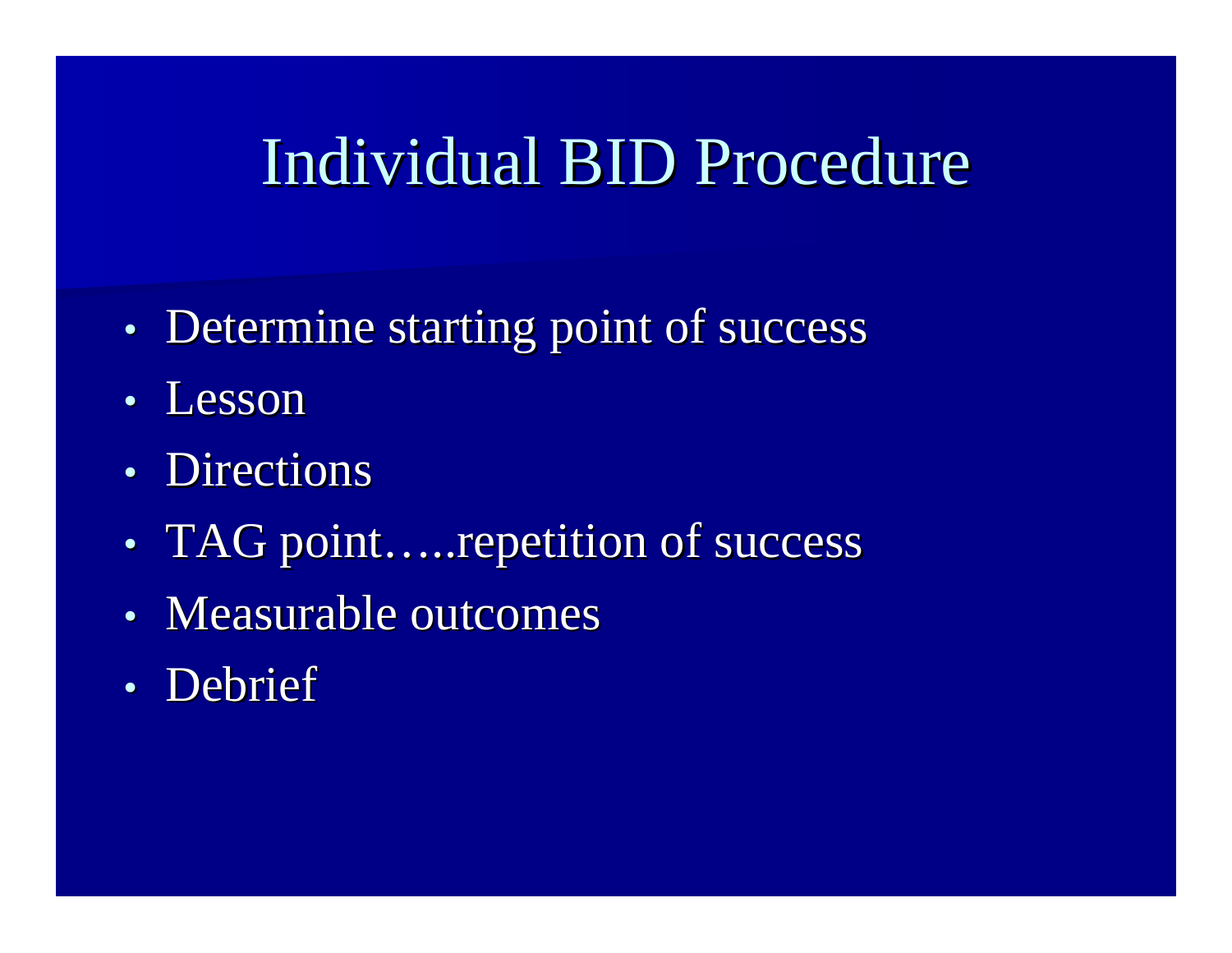## Approach the Person

- •**•** Starting "point of success" **-**- Arm out straight
- •**Lesson:** It is important to stand close enough to people that they can hear you and know you are talking to them. A good distance is a straight arms length away from them.
- **Directions**: Walk up to the person and stop a straight arms length away  $\cdot$  $-$  like this.
- •A tag means you did it, keep trying until you hear a tag.
- •• Tag point: The tag point is "approach the person"
- •The tag occurred at the end of the sequence.
- •• Measurable outcomes-Decrease in number of cues, ability to initiate, body positioning, and distance from others.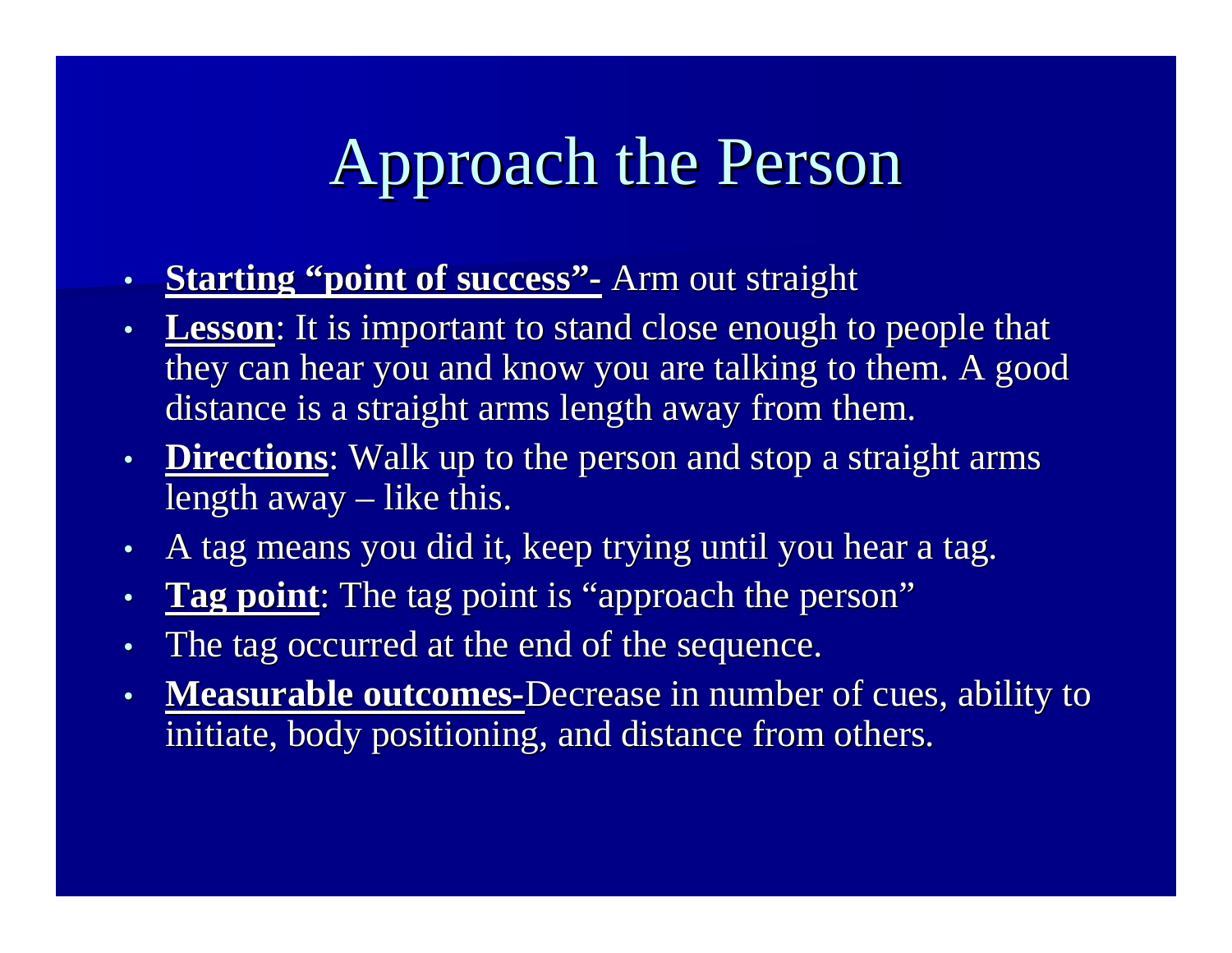## Get the persons attention

- •**•** Starting "point of success" **-**<u>-</u> Touching a target.
- **Lesson**: Sometimes the person that you want to talk to is doing something else. It is okay to tap a person on the shoulder to get their attention. get their attention.
- **Directions**: Tap the person on the shoulder to get their attention. A tag means you did it, keep trying until you hear a tag.
- Tag Point: The Tag point is "touch their shoulder".
- **Measurable outcomes Measurable outcomes -**<u>-</u> Time from entering the room to touching a person on the shoulder, demonstration of ability, quality (pressure, surface area of hand, etc), quantity (number of shoulders tapped) and ease of task (social cues body language, gestures and expressions).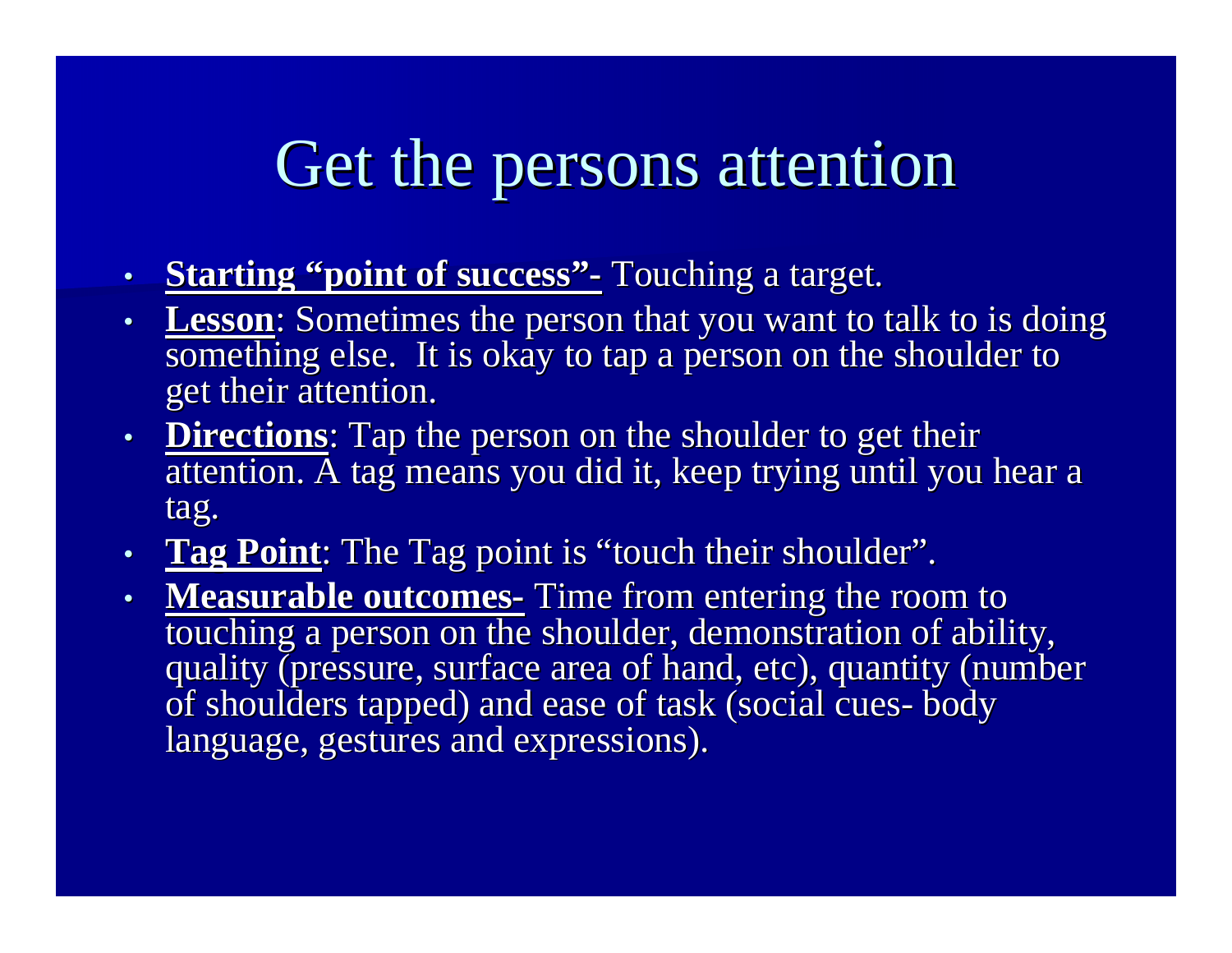## Make eye contact

- •**•** Starting "point of success" **-**<u>-</u> Initial eye contact
- •**Lesson:** It is important to look at the person who you are talking with so they know that you are paying attention and interested in what they are saying.
- **Directions**: Look at the person who you are talking with. A tag means you did it, keep trying until you hear a tag.
- **Tag Point**: The tag point is -- eye contact. This tag point was modified so peer/group tagging was also used.
- **Measurable outcomes Measurable outcomes** -- Demonstration of ability, time lapsed between resets, quality (actual eye contact, not other parts of faces), quantity (how many people) and ease of task (social cues -- body language, gestures and expressions).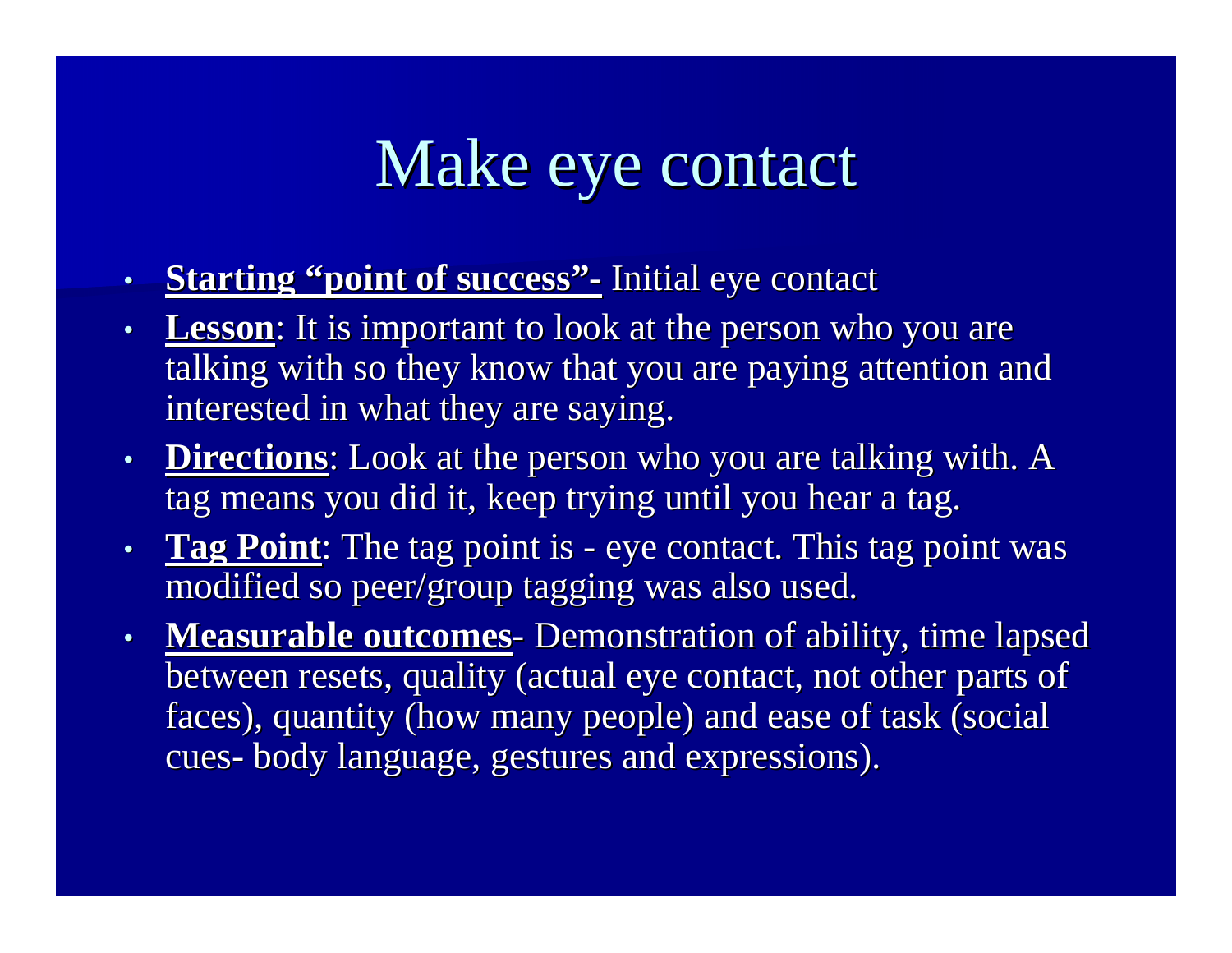# Wave or say "Hi"

- •**Starting "point of success"-** Wave or say hi to familiar person
- **Lesson**: If you are interested in making new friends or in doing something with a friend, it is a good idea to ask to make sure they want to do the same thing.
- **Directions**: Walk up to the person and wave [or say hi], A tag means you did it, keep trying until you hear a tag.
- •**Tag Point:** The Tag point is "wave" (alternate tag point was "say hi")
- Measurable outcomes: Demonstration, quality (voice volume and clarity), quantity (number of people approached) and ease of task.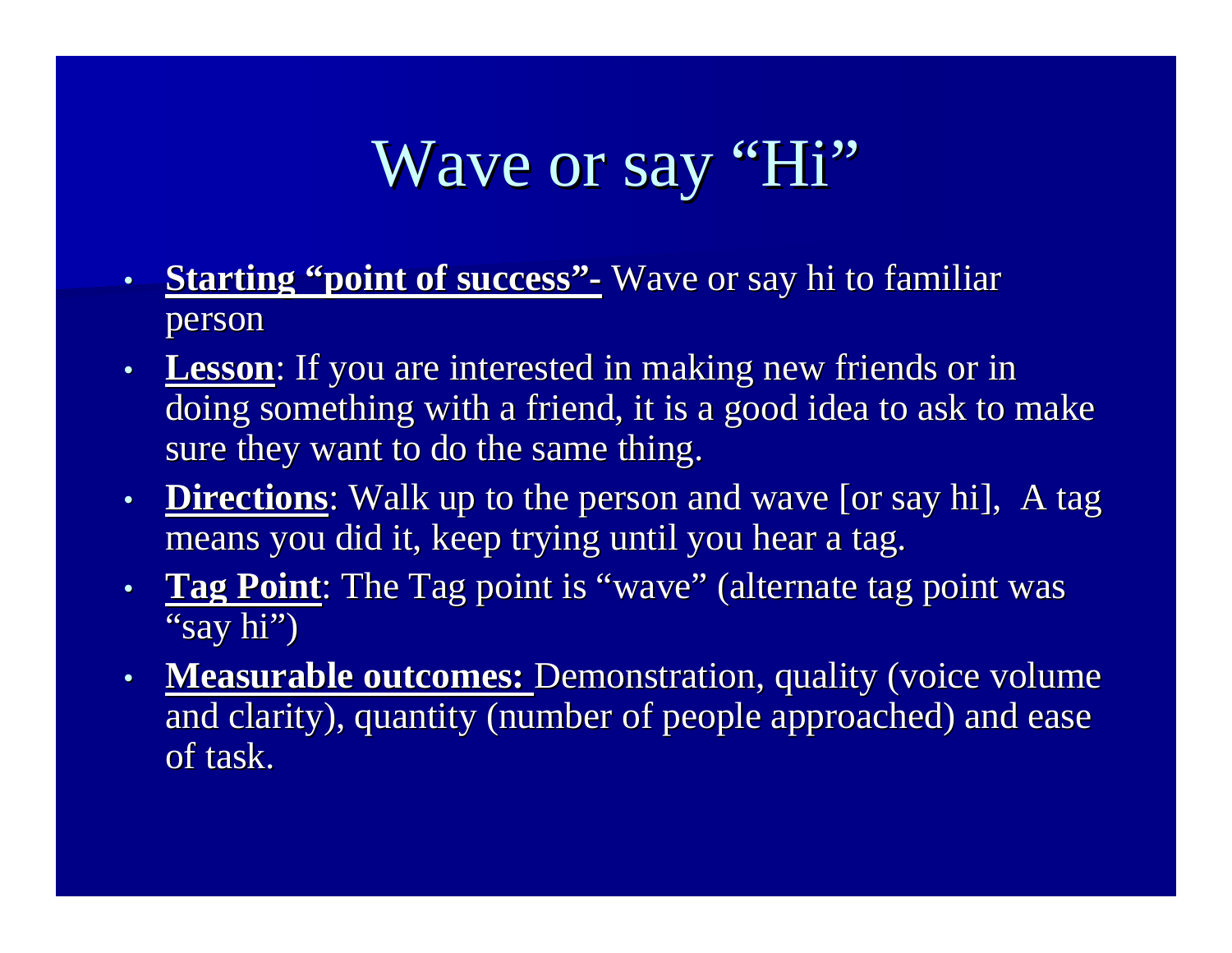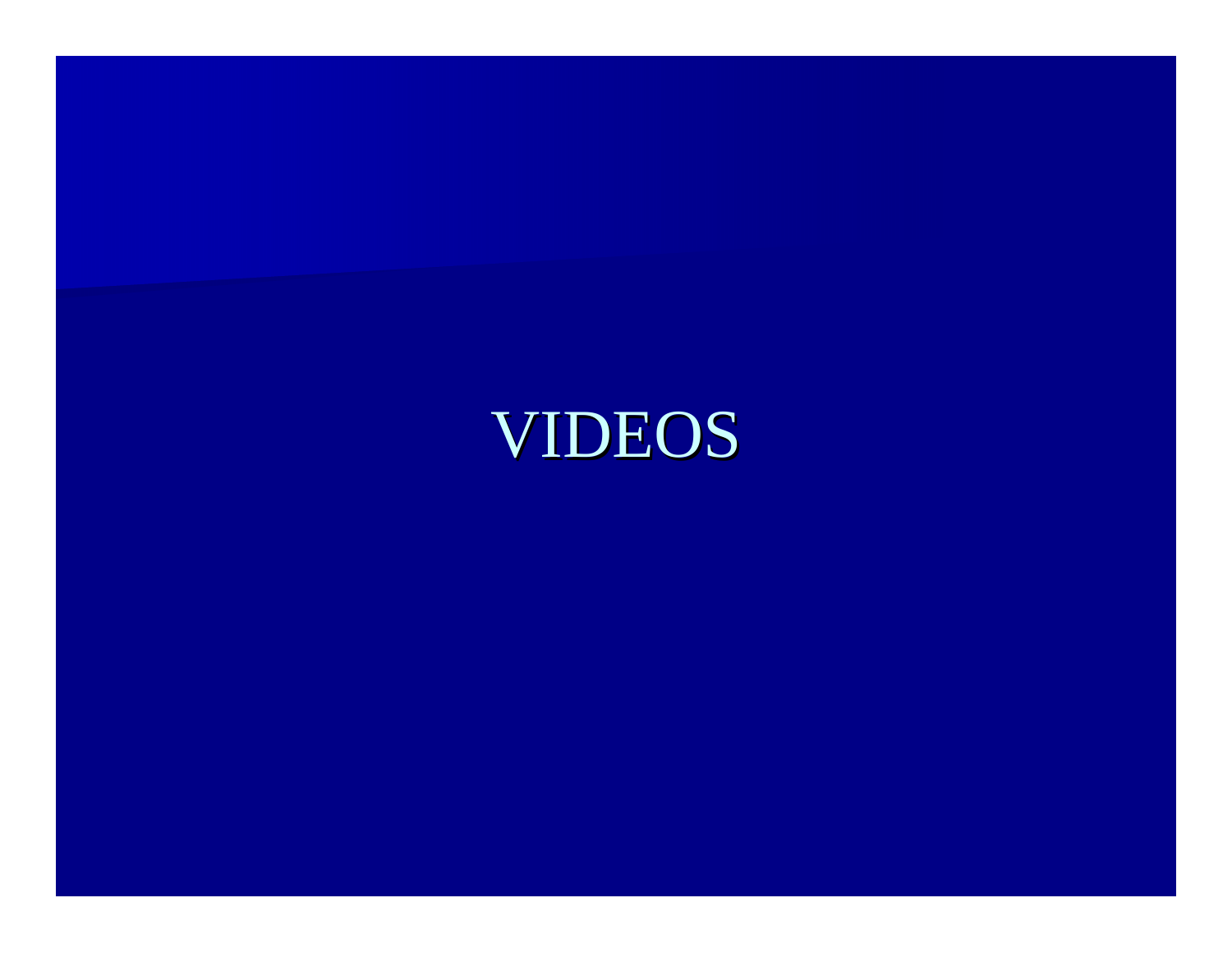## **Results**

- •• Average time to approach and tap someone on the shoulder: Pre-Intervention: 23 seconds per person During-Intervention: 2 seconds per person
- •• Average number of cues (gesture, tactile, verbal) used per interaction: Pre-Intervention: 18 cues per interaction During-Intervention: 1 cue per interaction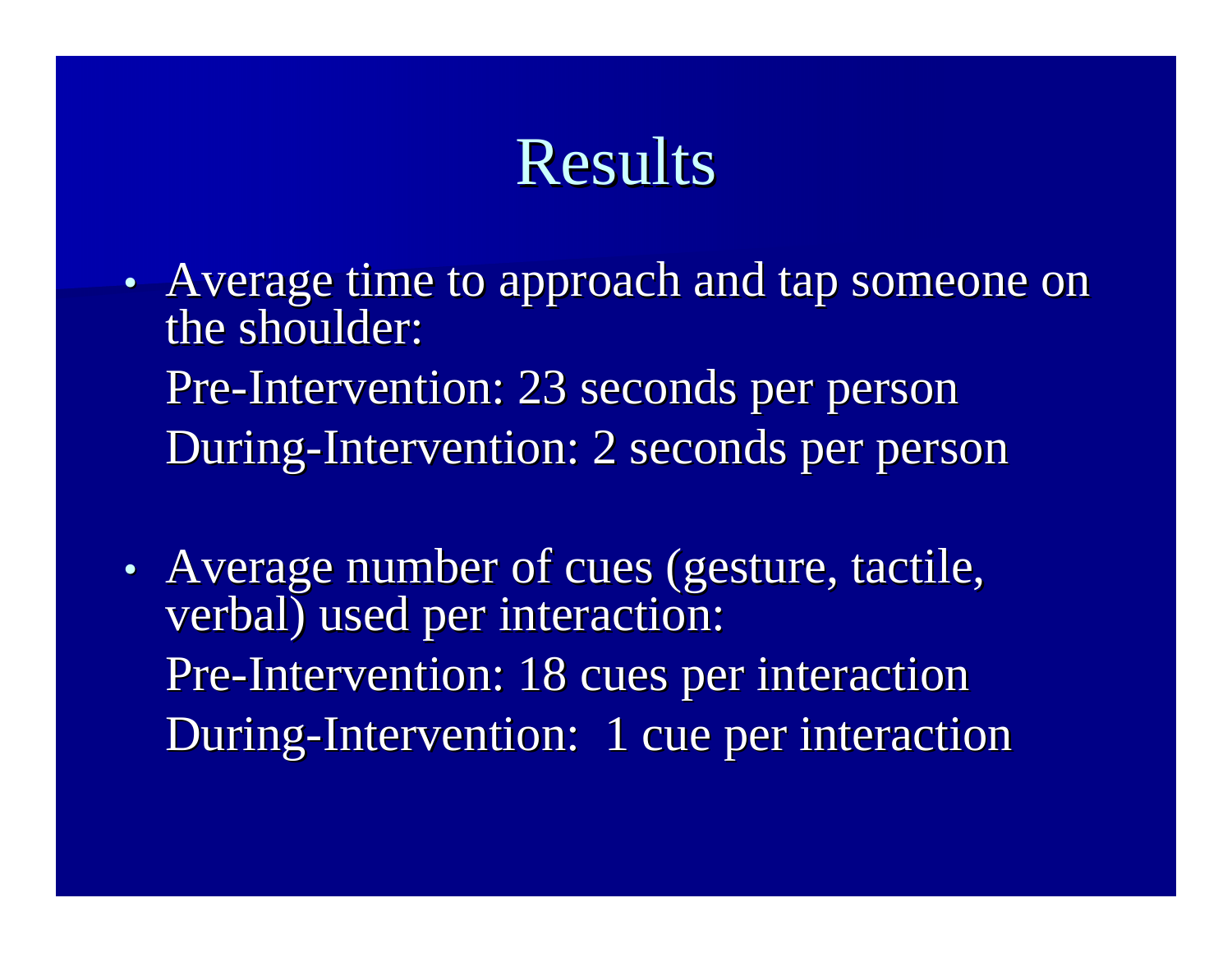## **Eye Contact**

•• Average number of times eye contact was made per interaction:

Pre-Intervention: 3 times per interaction

During-Intervention: Technical difficulties. RL demonstrated improvement in initiation of eye contact. RL demonstrated ease of participation with slightly longer eye contact. Seen to make eye contact. with the therapist significantly more during the training intervention and the group intervention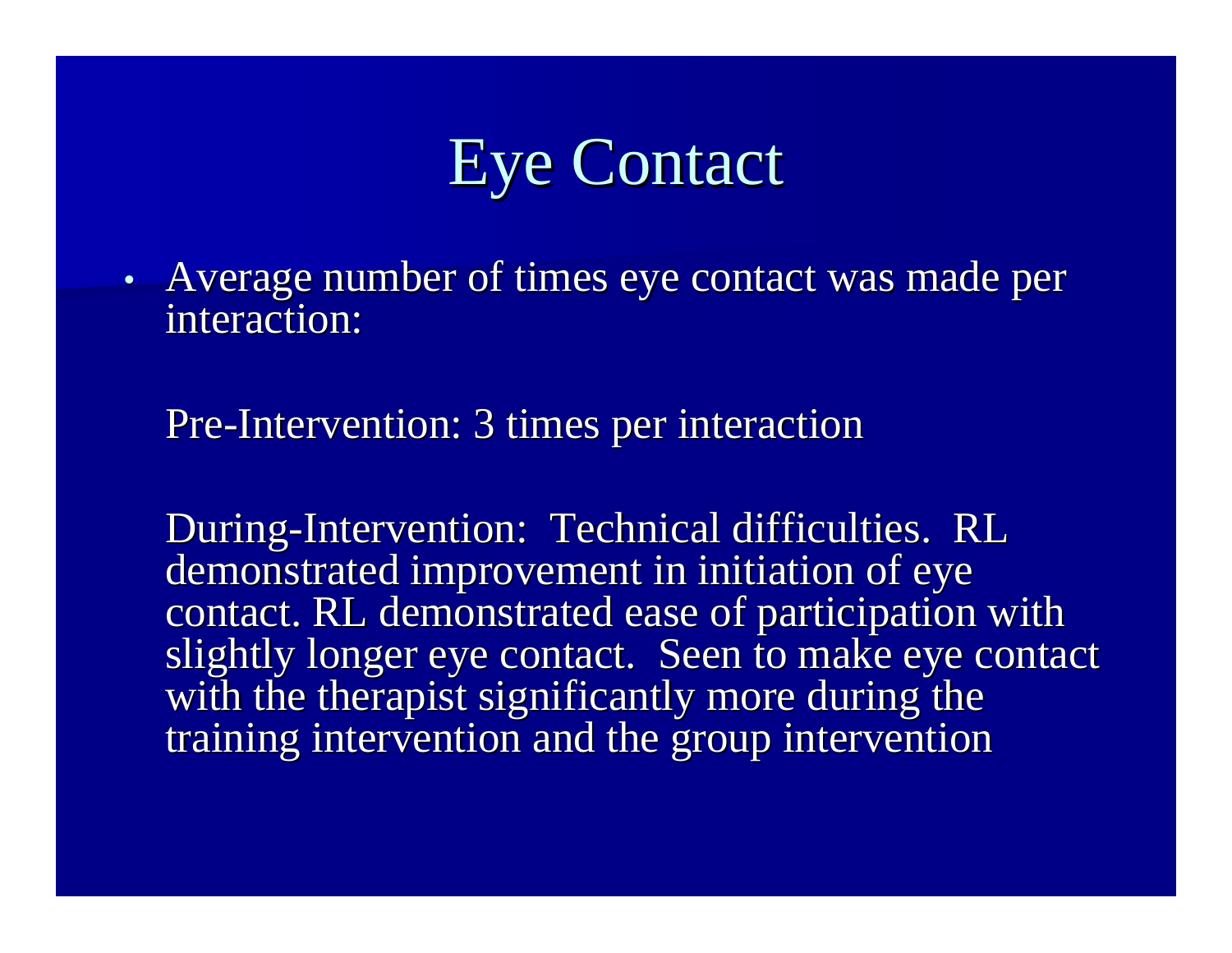#### Verbal interaction:

- **Pre -intervention intervention** -- RL asked to repeat himself routinely or people would repeat what he said to clarify what he was trying to communicate. He required maximal cues to interact each time he approached someone to introduce himself—he was expected to say the same thing to everyone.
- **During Intervention** - RL was not asked to repeat himself during the intervention and he could be heard across the room indicating improved voice volume and clarity. RL answered questions and only required the tag point to communicate. There was marked progress in his affect as he smiled, laughed and was even surprised!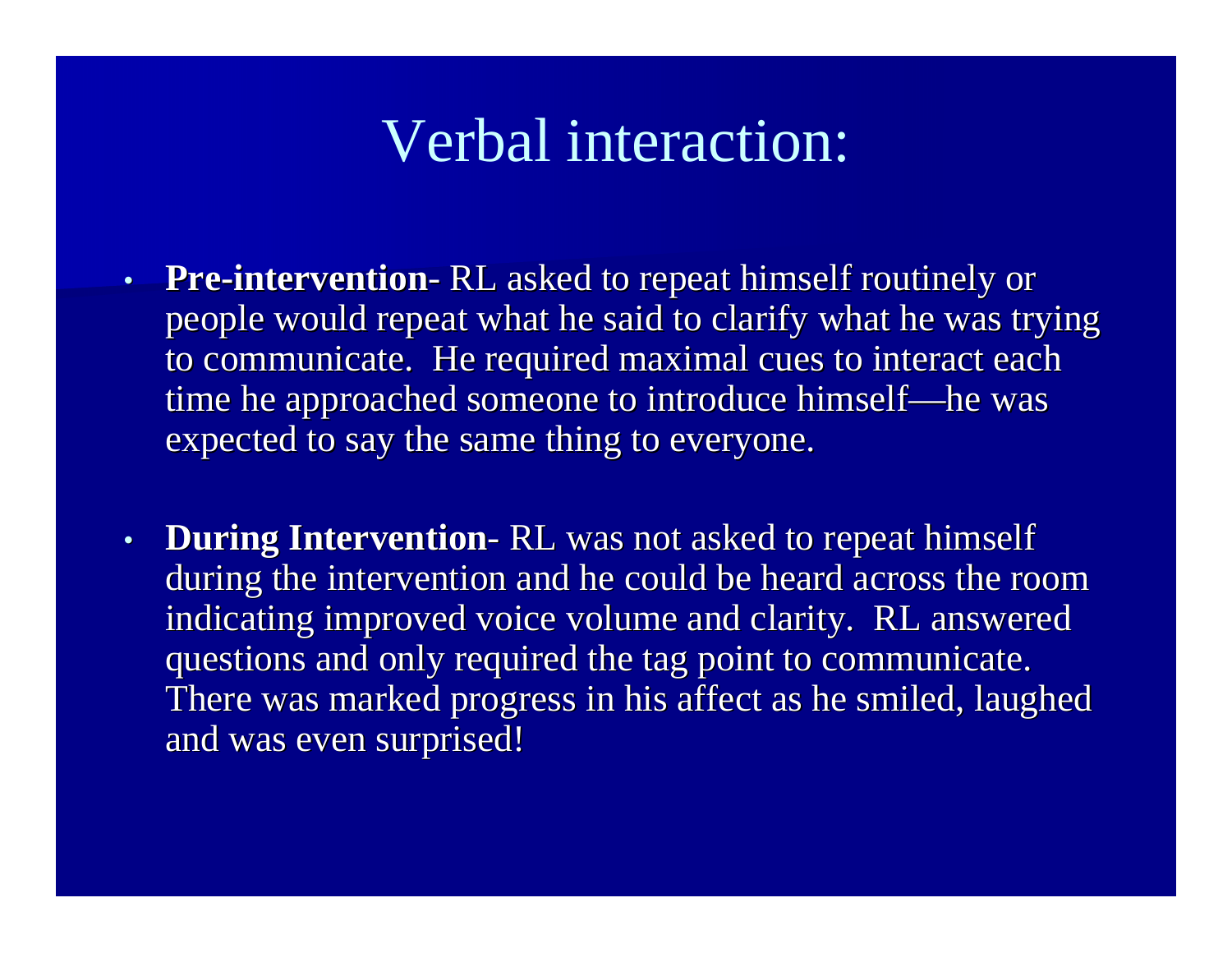## **Value Added Tag Points Value Added Tag Points**

One problem resolved or more than one goal met by working on a single point, were observed.

- •• RL approached peers and joined them. TWICE.
- RL used two to three word sentences to answer questions at least twice in each session following the introduction of tagging for a response.
- •• RL is asked to repeat himself approximately 50% now than before.